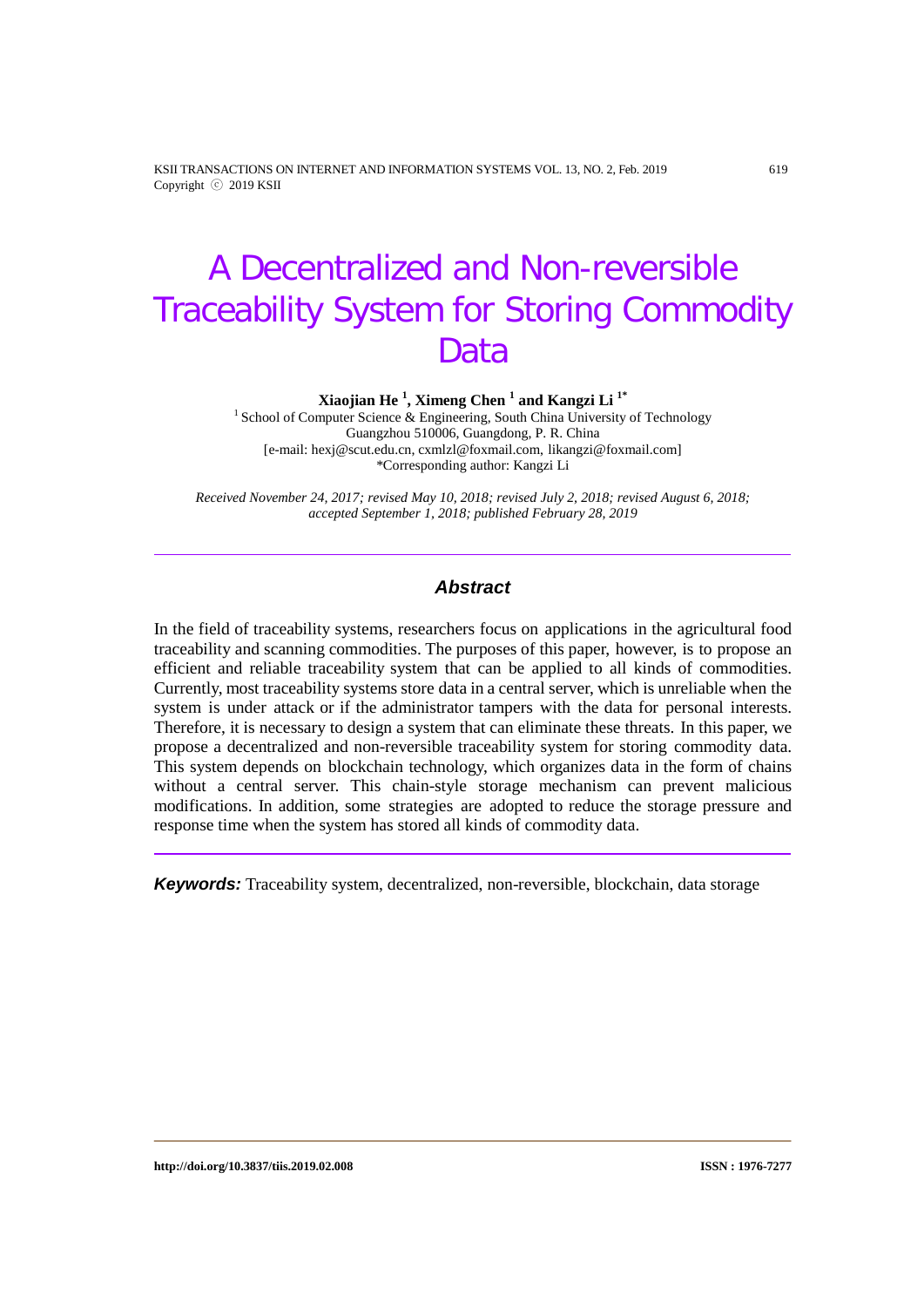## **1. Introduction**

Traceability systems are applied widely to provide traceable data of food for quality and safety  $[1][2]$ . As a matter of fact, the application area of this system should be more extensive. Aside from the food industry, traceability systems could even play a role in storing various other kinds of commodity data. During an entire transaction process, commodity data could be used for a great many purposes. For example, customers could trace the source of a commodity to identify whether it is a counterfeit. In addition, commodity data could offer more dynamic and up-to-date evaluation information about transportation and usage, which could help consumers make better choices.

Furthermore, most researchers are concentrating on how to scan commodities and are utilizing various tools to improve this process, such as RFID and QR codes [3][4], and try to enhance the efficiency of scanning commodities to improve the user experience. In fact, the storage mechanism is another factor worth considering, because a more appropriate storage structure could bring about an obvious improvement in system performance.

In traditional centralized traceability systems, the characteristic of storing data in a central server is easily abused by the system administrator or can suffer directly malicious attacks. Most of the previous reports only consider tracing the specific data of transportation, which neglect of many the other types of commodity data. Furthermore, once the entire data is stored in a centralized system, storage space will be gradually filled with the growing amount of data, which inevitably causes trouble when indexing the target data and results in an increase in storage cost and query pressure.

In conclusion, to store commodity data more securely, a decentralized and non-reversible system is required. The development of blockchain technology provides an ideal technical method to not only realize the decentralization and non-reversibility mechanisms, but also to properly control the storage overhead. In this paper, we propose a traceability system with optimized storage strategies based on the mechanism of the blockchain. It records the detailed transaction processes of commodities.

In this system, traceability data is distributed across the relevant users' smart devices instead of being stored a central server during the trading process. Thus, without an obvious center, the data is evenly distributed and the storage pressure is scattered, which forms a decentralized system. Meanwhile, some of the nodes that have participated in transactions of the same commodity are connected to each other one by one as a transaction chain, which is non-reversible and prevents malicious modification.

The rest of this paper is organized as follows. Section 2 presents related work on the traceability system. Section 3 provides the architecture of this system and how the system manages nodes to maintain stability. Section 4 describes some strategies to optimize the storage structure in this system for better storage and query performance. Section 5 introduces an application scenario in this system. Section 6 carries out some experiments to analyzes the storage and query performance of this system. Finally, Section 7 concludes the paper and illustrates future work.

## **2. Related Work**

As discussed above, the traceability system has been extensively studied for a long time. Kim et al. [5] emphasized that traceability could play an important role in quality control in 1995.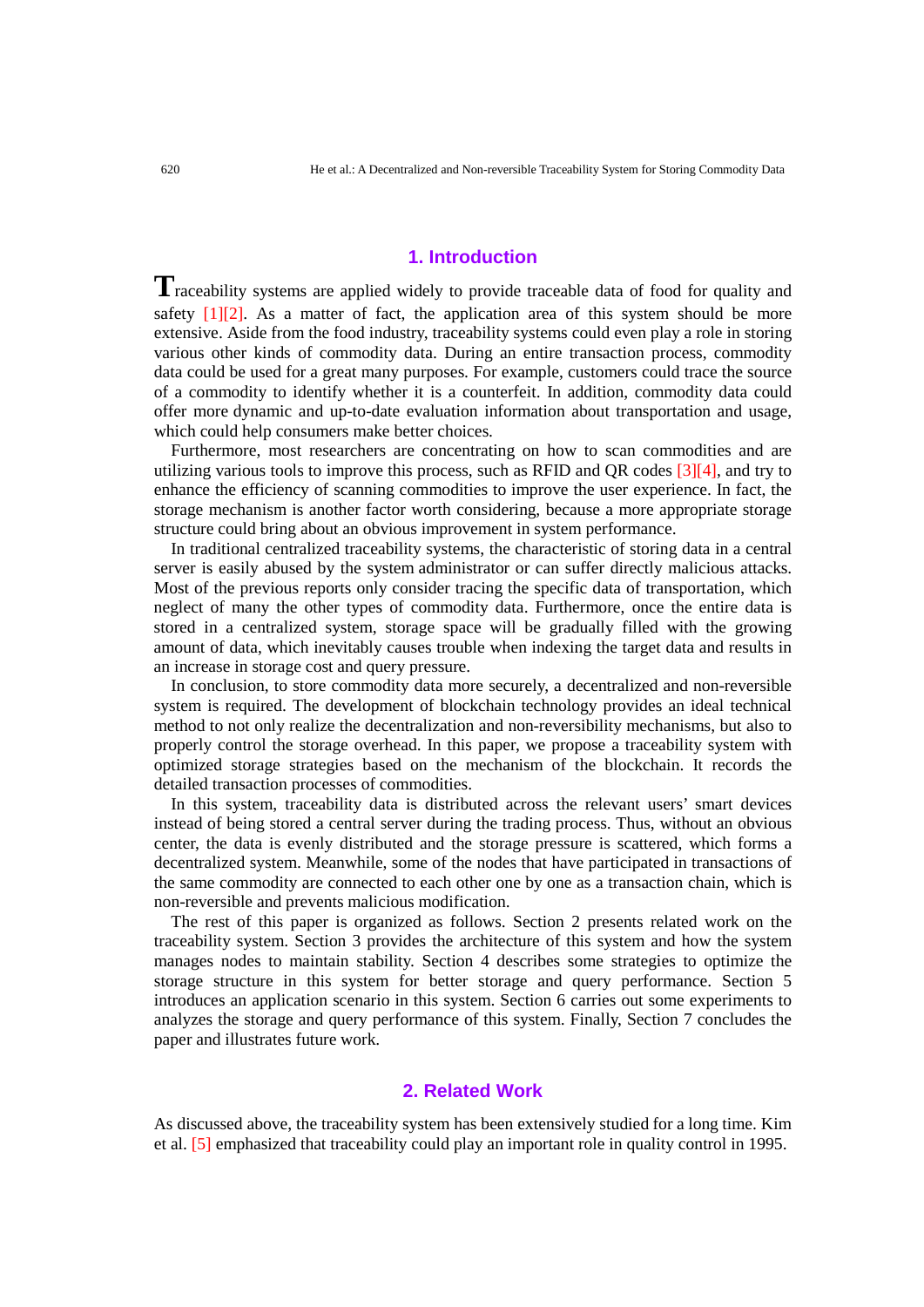As time went by, the traceability system was gradually refined and became increasingly more mature in design and implementation. In this section, various traceability systems are introduced.

Folinas et al. [6] introduced a generic traceability data-management framework (architecture) which aims at automating and improving traceability using internet technologies. Bechini et al. [7] implemented a practical prototype of a traceability system that is able to trace and track product units and enable business collaborations, resulting in less time, cost, and errors when executing everyday transactions. They also created a common XML vocabulary for specific agribusiness documents to automate the definitions of business terms, conditions, and parameters. Because of the perishability of fresh agricultural products and food, more and more traceability systems were developed to deal with quality problems. Ruiz-Garcia et al. [8] implemented a prototype for tracking and tracing agricultural batch products. They used a client node to tackle tracing requests from users and subsequently sent them to a relevant service company to obtain the required information. The system could provide information about how the product is collected and processed for retailers and consumers. Pizzuti and Mirabelli [9] used the global track and trace information system (GTTIS) to store food data. They could manage the entire lifecycle to guarantee the origin and quality of food while ensuring compliance with regulations.

Furthermore, more researchers studied identifying and tracking tags, which are attached to objects and contain electronically stored information. Work in the field of electronics became one of the most crucial steps in traceability research, as it concerned the efficiency of digitizing products, which is realized by binding the tag with the product and then scanning the ID of the tag into the system. Bernardi et al. [10] used RFID technology to implement a rapid and effective traceability system. With a suitable RSA implementation, they brought about effective solutions to protect privacy in RFID, satisfying efficiency and privacy demands. Tarian et al. [4] tested the readability of OR codes in various scenarios. They concluded that QR code readability is only directly influenced by the size of the code modules, code contents, and base material on which the QR code is printed.

With the development of the blockchain [11], many unsolved technical problems could be easily solved. Abeyratne and Monfared [12] used blockchain principles in a manufacturing supply chain. They introduced some financial, social, and legal applications based on blockchain technology. They also focused on creating transparency and traceability in the supply chain using blockchain technology by considering authority control and data access.

Tian [13] combined the RFID and blockchain technology in a traceability system to better guarantee the food safety. In the solutions proposed in this article, data storage is based on the existing blockchain technology and there is no corresponding solution for storage optimization. Benshoof et al. [14] utilized the blockchain to build a distributed decentralized DNS, which makes his system more robust and extensible, but also decentralized. Zyskind et al. [15] described a decentralized personal data-management system that ensures that users own and control their data. As an access-control moderator, their platform combines the blockchain with an off-blockchain storage solution to keep users' privacy safe. Wu [16] developed a distributed and scalable data model for the sharing of information during the transport phase of the supply chain based on blockchain technology. This work focuses on the data structure, but there are no relevant solutions for data storage.

Our purpose is to build this system to increase reliability and safety based on the mechanism of the blockchain, and to propose an optimized storage strategy to reduce the storage pressure and response time.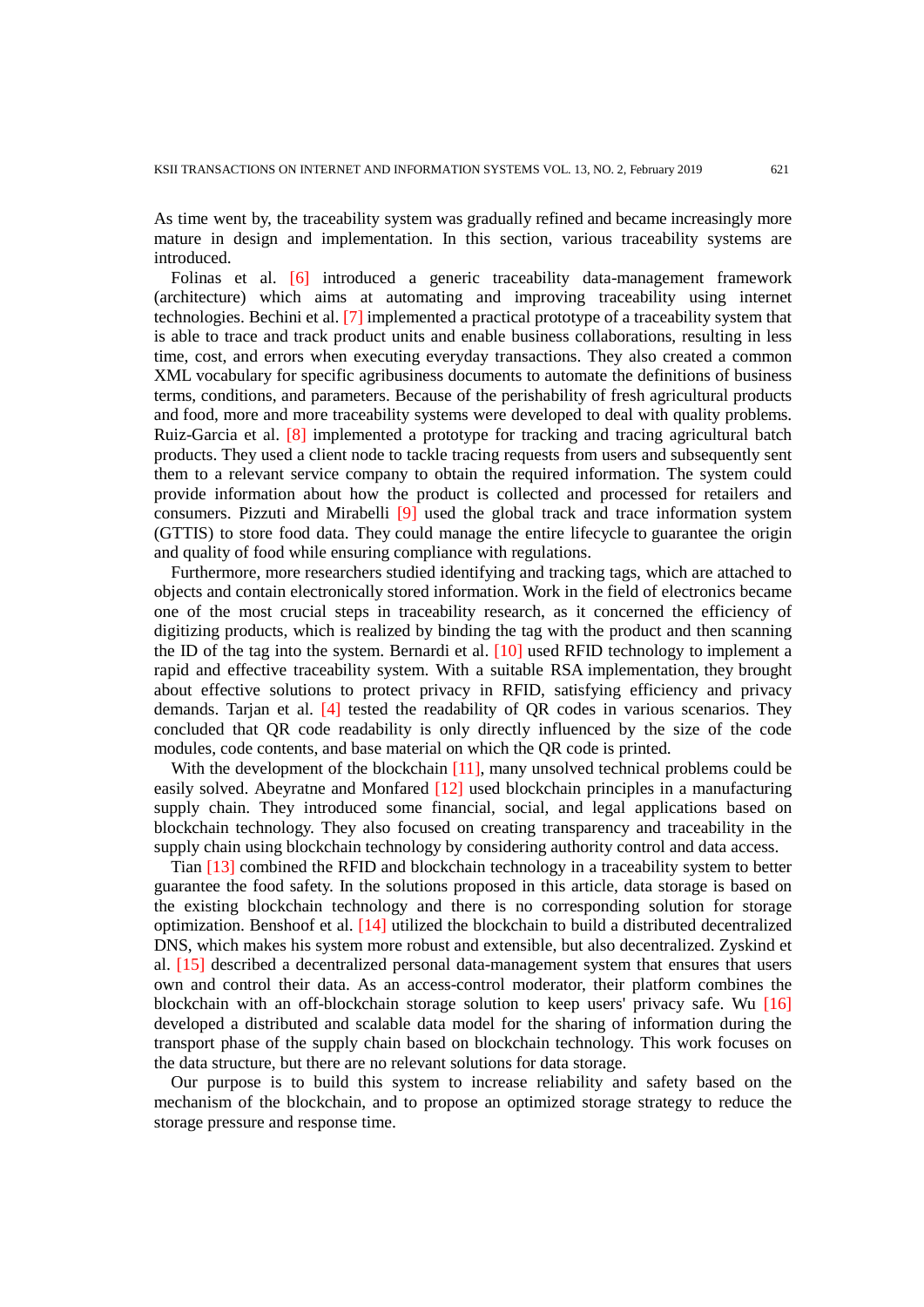## **3. System Architecture**

In this traceability system, the concepts of the block and chain refer to the theory of blockchain and are used to realize decentralization and non-reversibility. However, their structures in this paper are totally different from those in a traditional blockchain network. In order to be suitable for the traceability system, the original data structures are adjusted greatly.

In this system, the query mechanism is realized by the transaction chain. To identify whether a modification operation is malicious, two states, active and inactive, are introduced. Moreover, the introduction of two states could also help maintain the correctness of synchronization and consistency of the transaction chains.

#### **3.1 Transaction Chain**

In this system, every registered smart device is regarded as a node. Each node generates and stores transaction data. The specific contents of the data will be discussed in Section 4. In addition, commodity data is stored in the form of the transaction chain. Every single chain, which is composed of multiple transaction blocks, stores the data of a single commodity. The chain starts with the genesis block, which stores the attribute data, and it will not end until the commodity is no longer being traded. To be more precise, a block represents a single transaction record, whereas a chain represents the entire transaction process of a single commodity, including various transaction records. **Table 1** provides detailed descriptions of the terms above.

Every time a user carries out transactions, he should first be registered in the system using his smart device, and then his device would be regarded as a node. Meanwhile, the transaction data involved will be transmitted and stored in his device. To conclude, every user participating in this transaction owns a duplicate of the transaction chain, which is stored in his node.

Let us closely examine the whole commodity data. Suppose there is a transaction process from manufacturer M to dealer A and finally to customer B, as shown in **Fig. 1**.

| Smart device | An electronic device with an operating system and Internet access.                                                                                                                                                   |  |  |
|--------------|----------------------------------------------------------------------------------------------------------------------------------------------------------------------------------------------------------------------|--|--|
| Node         | Every smart device that has been registered in this system is<br>considered a node. However, different registered smart devices from<br>one user will be treated as the same node in the system.                     |  |  |
| <b>Block</b> | A block stores the data of a single transaction. As a transaction<br>occurs, a block will be generated.                                                                                                              |  |  |
| Chain        | A chain is organized by sequential blocks. It represents the entire<br>transaction process of a single commodity. Once a commodity<br>begins to be traded, a chain is generated to store the transaction<br>process. |  |  |

| <b>Table 1.</b> The descriptions of terms |  |
|-------------------------------------------|--|
|-------------------------------------------|--|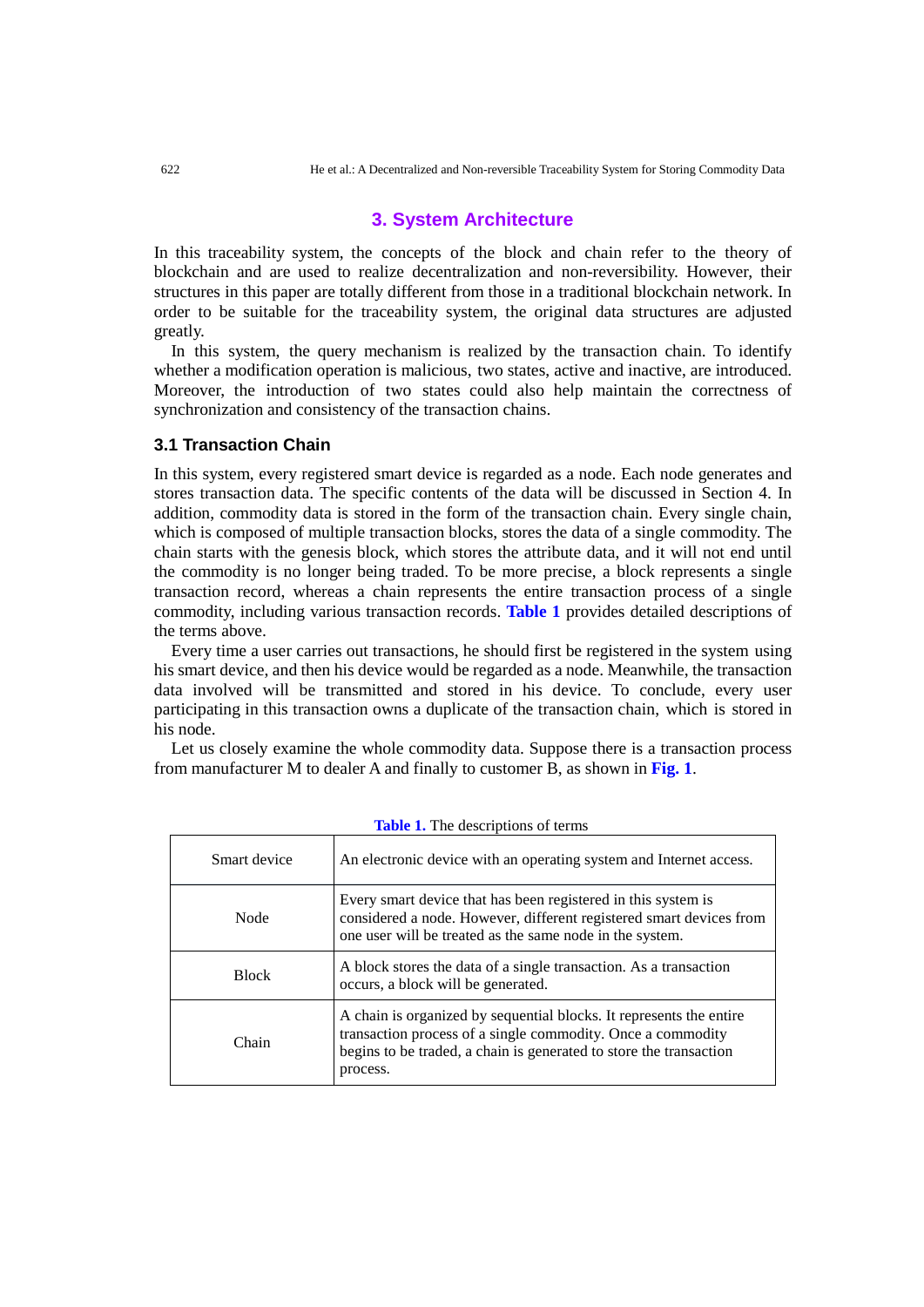

**Fig. 1** is a transaction chain with hash pointers. The complete commodity data, which will be discussed in Section 4, is divided into three parts, namely the transaction data, attribute data, and evaluation data. It should be noted that each block generates a hash value, which will be a part of its next block. In this way, the last hash value of this chain could be considered a signal to identify whether this chain has changed, which could help prevent malicious modification. If some malicious users intend to tamper with a record in a node, the modification will be easily detected because the hash value will change accordingly. To keep the data consistent, the malicious user must modify the hash value from the beginning node to the very last one along the chain, which is almost impossible. Therefore, this tamper-evident chain could effectively prevent malicious addition and forgery of data.

#### **3.2 Two States for System Availability**

As mentioned above, commodity data is stored on smart devices. Therefore, the availability of the system depends on these nodes. To reasonably manage nodes and keep this system available at all times, two states, namely the active and inactive states, will be introduced.

Normally, the system is set to the inactive state, meaning that any modification in any node will be rejected except for adding a new node in a legal way, the details of which will be discussed in the next section. In this state, if any instruction is executed to cause the modification of data, such as deletion of the data in a node, the hash value in the current transaction chain will change immediately. In order to detect the state of this system, a core detection operation is periodically executed that compares the hash values in different nodes of the same chain. Therefore, operations causing a change in the hash value when the node is in the inactive state will be considered illegal. Subsequently, the data in other nodes will be copied to damaged nodes to restore their data.

In contrast, the adding jobs could be allowed in the inactive state. Once there is a new node added to the system, the system will change into the active state. After finishing the addition task, the system will return to the inactive state.

To distinguish the adding operation from malicious operation, the addition should be executed strictly following the prescribed steps mentioned in the next section. The entire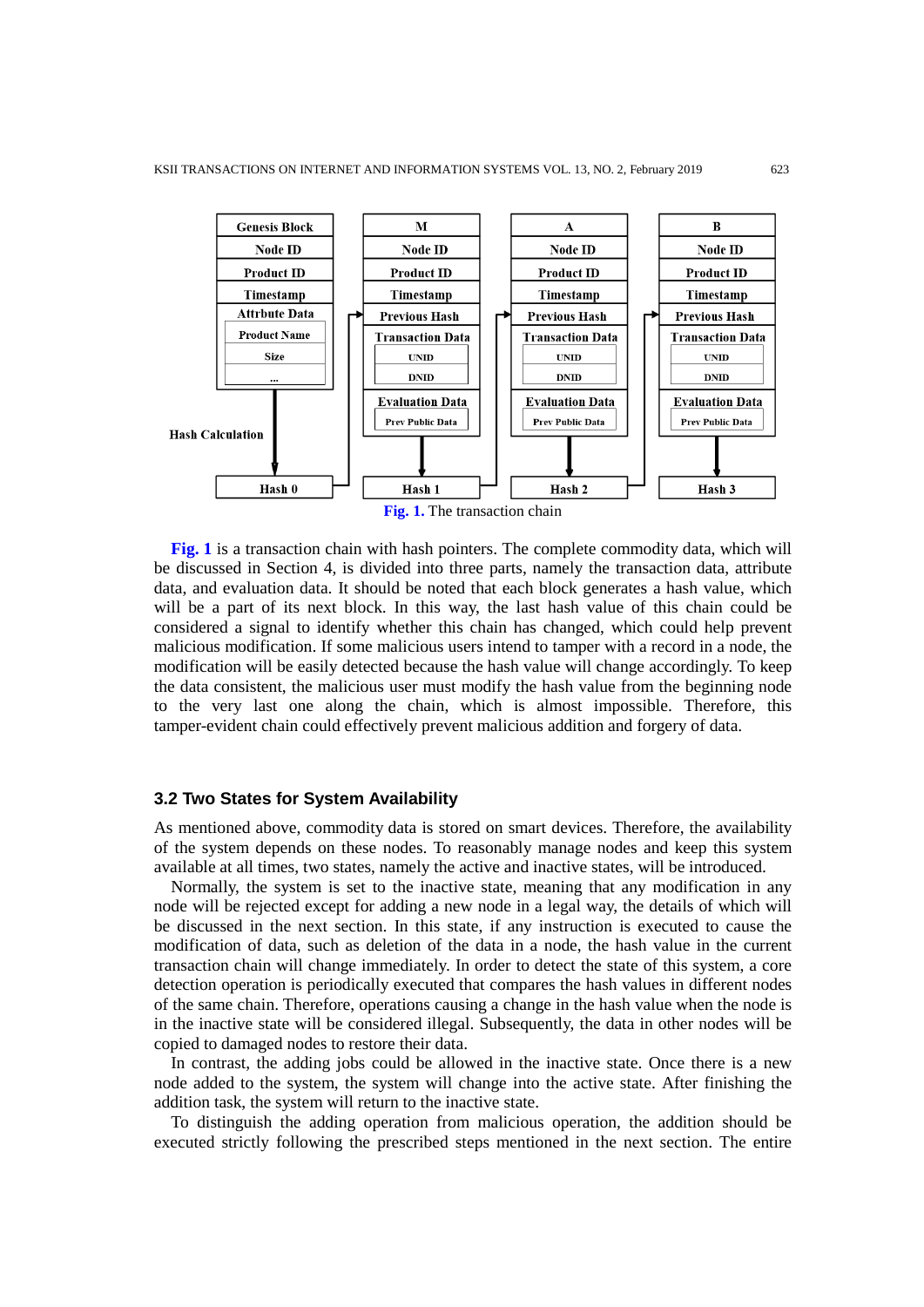transformation process between the active and inactive state is described in **Fig. 2**. Attribute data and evaluation data are removed to make it clearer that the changes in the transaction data are proper enough to express the transformation of state. In this figure, the red parts change at each step. Once the downstream node ID (DNID) of the last node has been appointed, the active state is transformed to inactive. Similarly, when this newly registered node has been added into the chain, the active state will terminate and the system becomes stable again.



**Fig. 2.** State transformation process

## **3.3 Adding Procedure**

After introducing all parts of this system, **Table 2** shows the procedure of adding a new node and shows how it actually works. **Fig. 3** indicates the main steps of the procedure.

|  | <b>Table 2.</b> The procedure of adding a new node |
|--|----------------------------------------------------|
|--|----------------------------------------------------|

| <b>Procedure</b> adding a new node in a chain                    |  |  |  |
|------------------------------------------------------------------|--|--|--|
| function: addNewNode()                                           |  |  |  |
| Inputs: sellerId, buyerId, commodityId                           |  |  |  |
|                                                                  |  |  |  |
| 1: token $\leftarrow applyToken(sellerId)$                       |  |  |  |
| 2: prevHash $\leftarrow getHash(commodityId, sellerId)$          |  |  |  |
| && transfer(sellerId, buyerId, token, prevHash)                  |  |  |  |
| 3: buyerBlock $\leftarrow$ register(buyerId, commodityId, token) |  |  |  |
| 4: transfer(buyerId, sellerId, token)                            |  |  |  |
| 5: sellerBlock. DNID $\leftarrow$ buyerBlock. NID                |  |  |  |
| 6: buyerBlock. UNID $\leftarrow$ sellerBlock. NID                |  |  |  |
| 7: buyerBlock.prevHash $\leftarrow$ hashGenerator(buyerBlock)    |  |  |  |
| 8: synchronizeChain(commodityId)                                 |  |  |  |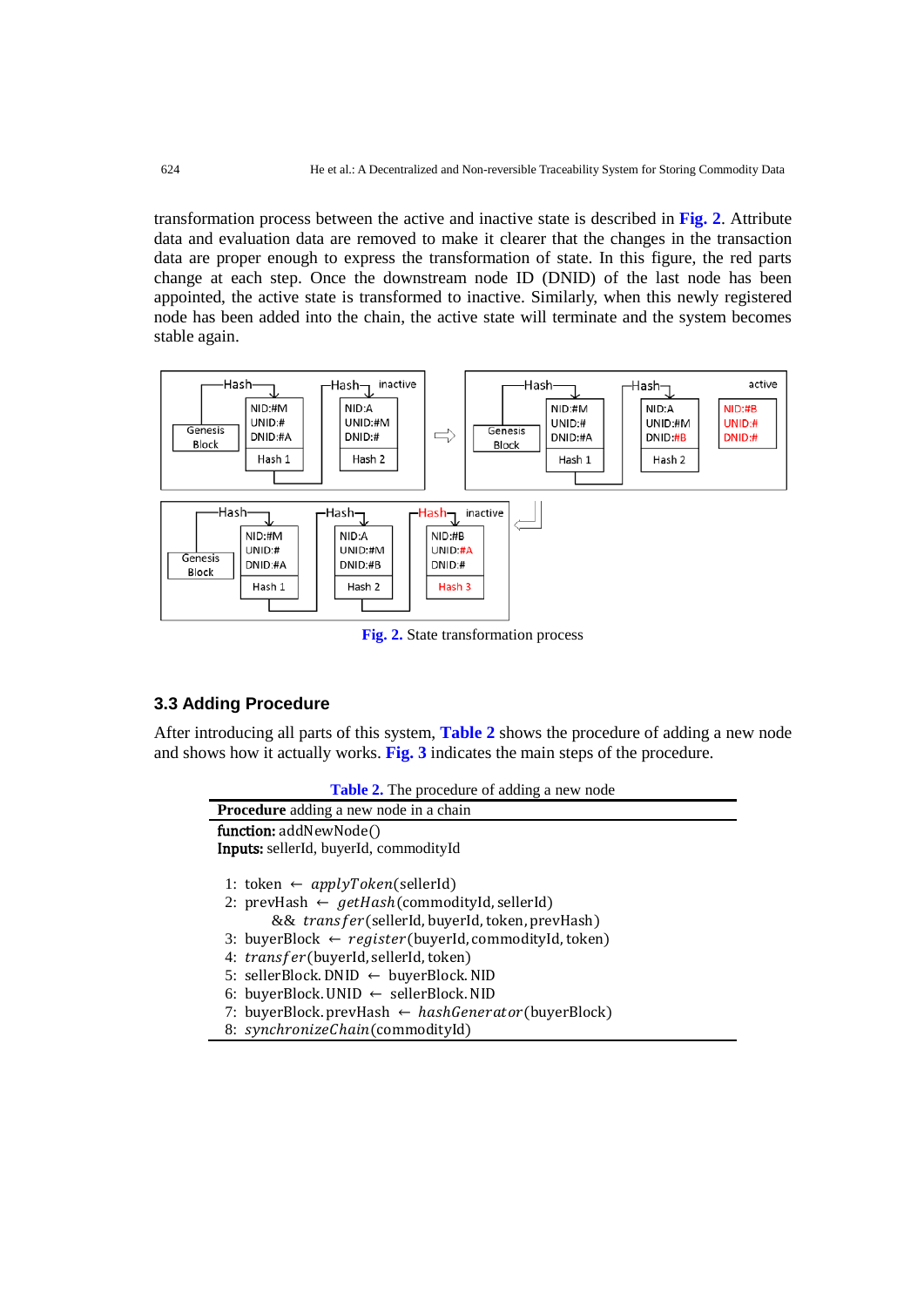

**Fig. 3.** The steps of the adding job

According to **Table 2** and **Fig. 3,** every time a commodity is sold, the previous certificated owner of the commodity should apply for a token to help the new owner register in the system. To prevent malicious usage, others are not allowed to obtain this token from the system. This token is a unique signal randomly generated based on the timestamp. It is kept secret from others so that it may be used to prove the authorization for the register in Step 3 and fill in the DNID field in Step 5. This mechanism could prevent a fake node from being added to this chain, because other nodes cannot obtain the token from the previous commodity owner.

Furthermore, the hash value in Step 2 will be a part of the data in node B. If the previous data is modified, the hash value of node B will change accordingly. In this way, every modification will be easily detected and restored.

In particular, when the system is in the inactive state, every operation will be refused except for the previous owner appointing its downstream node, which is indicated in Step 5. After node A applies for a token, it is authorized to fill in its DNID, which will set the system to the active state. After the new node B fills in its UNID, the new hash value could be generated with the node data and previous hash value. Therefore, a new chain is created that will be synchronized to every node related to this transaction. After these steps, the whole system will stay consistent and become inactive again.

## **4. Optimized Storage Strategies**

As time goes by, the commodity data is constantly changing and growing. To establish a system that can adapt to data expansion, we divide commodity data into three categories: transaction data, attribute data, and evaluation data.

In this section, we propose several optimized storage strategies to store the corresponding type of data reasonably. For transaction data, we use a data-synchronization storage strategy to ensure data consistency and non-tampering. For attribute data, we adopt a single-point storage strategy in the genesis node to avoid redundant storage of the same commodity. For evaluation data, we use the optimized storage strategy to update the data so that the owner can store the most complete and latest data of the commodity.

This system inherits the advantages of the blockchain technology and improves some parts of it for optimal storage performance. Compared with the blockchain, which stores all transaction records in a huge bill, this system stores parts of the records in users' smart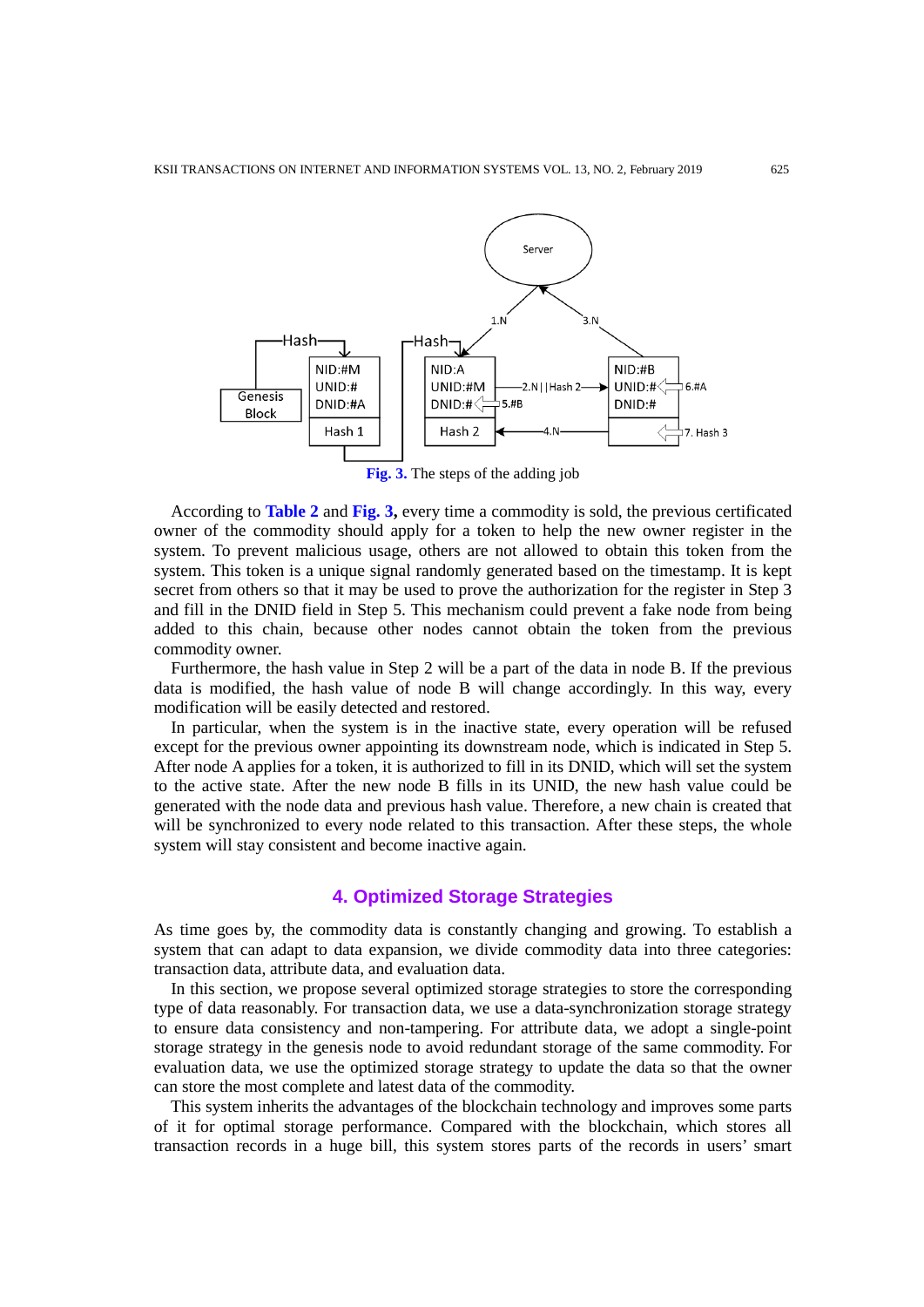devices. To be clear, the entire data is divided into various parts and then stored in different devices. It should be noted that each user only stores the records of commodities that he has bought or sold.

Although the total volume of data in all devices is more than that stored in a centralized system, the storage pressure is evenly distributed across various devices such that the storage cost is allocated to every user.

Compared with the centralized system, this system apparently avoids limitless storage expansion and reduces the response time by scattering the storage pressure to every user. When a user queries the data of his purchased commodities, he could realize it locally rather than sending remote requests; this process greatly improves the efficiency. Meanwhile, mutual backup is beneficial for improving the disaster tolerance of this system.

In this system, the details of commodity data are organized in the structure shown in **Fig. 4**. The total commodity data is composed of three parts: transaction data, attribute data, and evaluation data. The transaction data describes transaction relationships among various nodes, and supports the traceability of this system. The attribute data is a constant part that describes the initial information of commodities, such as weight and size. The evaluation data describes the dynamic information of commodities in the transaction processes, which helps consumers receive more information and make better choices.



**Fig. 4.** Structure of commodity data

## **4.1 Transaction Data**

The transaction data, consisting of the upstream node ID and the downstream node ID, is the most important part of the data. These two fields point to each other between nearby blocks. Once one of these fields is modified, the hash value of the corresponding block will change accordingly. As mentioned above, if modification of the hash value is detected when the state is inactive, the restoration job will be activated to restore the modified nodes. On the other hand, after a transaction event has occurred, the system will be active, and the transaction data will be updated and copied as a backup to send to the downstream node.

#### **4.2 Attribute Data**

The attribute data generally includes the commodity attributes. To reduce the storage burden, this system stores the attribute data in the genesis node of the transaction chain. This operation avoids repeated storage of the same commodity's attribute data in different nodes. When downstream nodes query the attribute data, they could directly send the request to the genesis node. The specific storage and query method are shown in **Fig. 5**.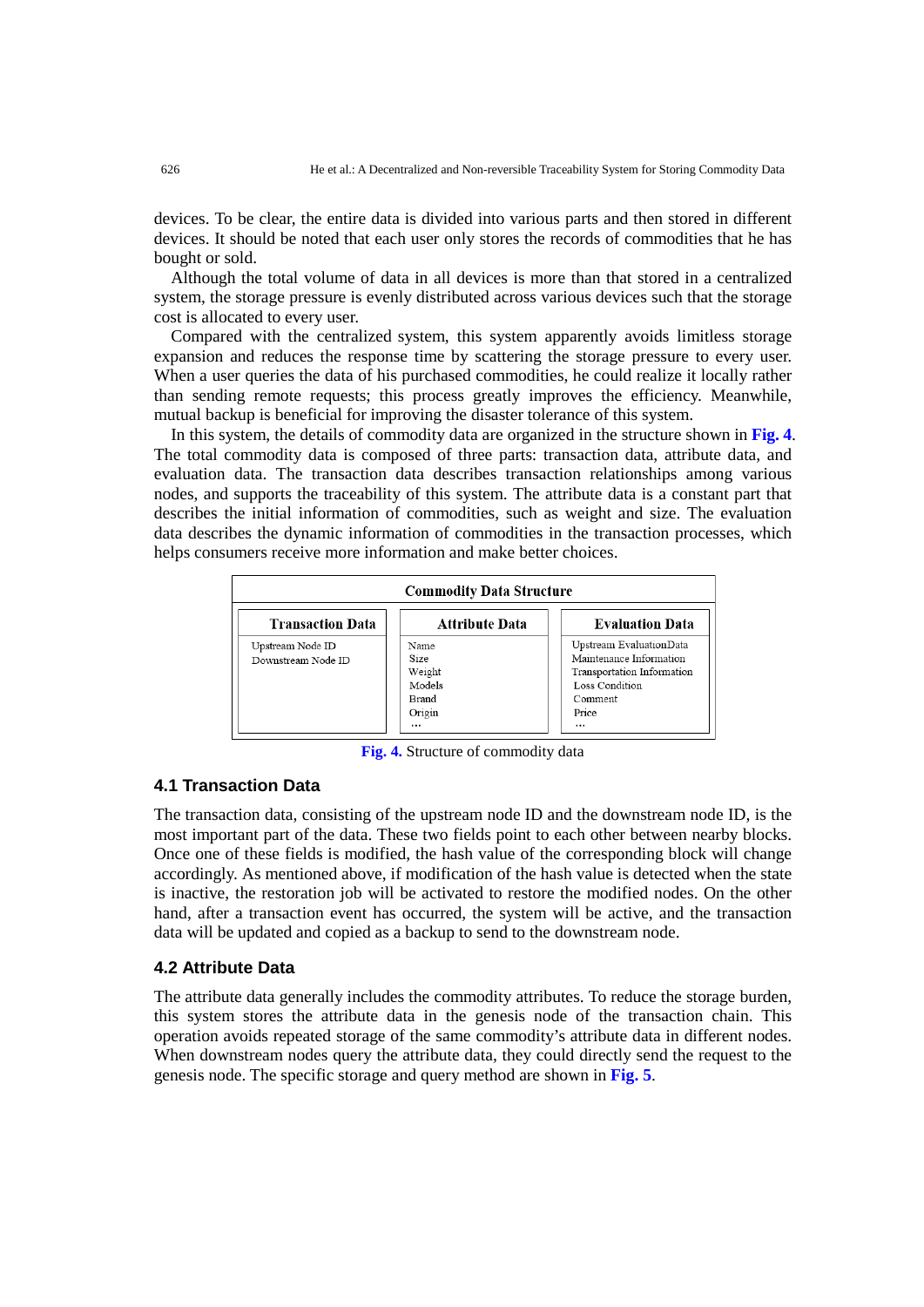

**Fig. 5.** Attribute data storage strategy

## **4.3 Evaluation Data**

The evaluation data comprises data from the upstream nodes and the current node. It can provide commodity information during the entire transaction process, such as comments from each node and maintenance data. When a commodity is sold to the next node, the buyer will be authorized to visit the evaluation data of this commodity.

The evaluation data is gradually growing in the transaction process. To reasonably protect the privacy, the evaluation data is divided into two parts: the public and private data. The public part will be transferred to the downstream node, whereas the private data will be kept secret. Then, the downstream node can add its evaluation data to the chain. The main storage strategy is described in **Fig. 6**.



**Fig. 6.** Evaluation data storage strategies

Under this storage mechanism, each node simply stores the necessary piece of data instead of the full data. When the information is being passed to the next node, its extent of exposure is controlled by the node where it has been stored. Each user can decide what kind of data he would like to share with the public. In addition, when the data in a node is lost, it can be recovered from the backup, which is stored in the downstream node. This is a good way to reduce the risk of data loss.

## **5. Application Scenario: Identifying Counterfeits**

Counterfeits have a pernicious effect on the economy. The Organization for Economic Cooperation and Development (OECD) announced in 2005 that the counterfeits in international trade caused up to about US \$200 billion of loss [17], not to mention the counterpart data at present. With the help of traceability data, the trail of transaction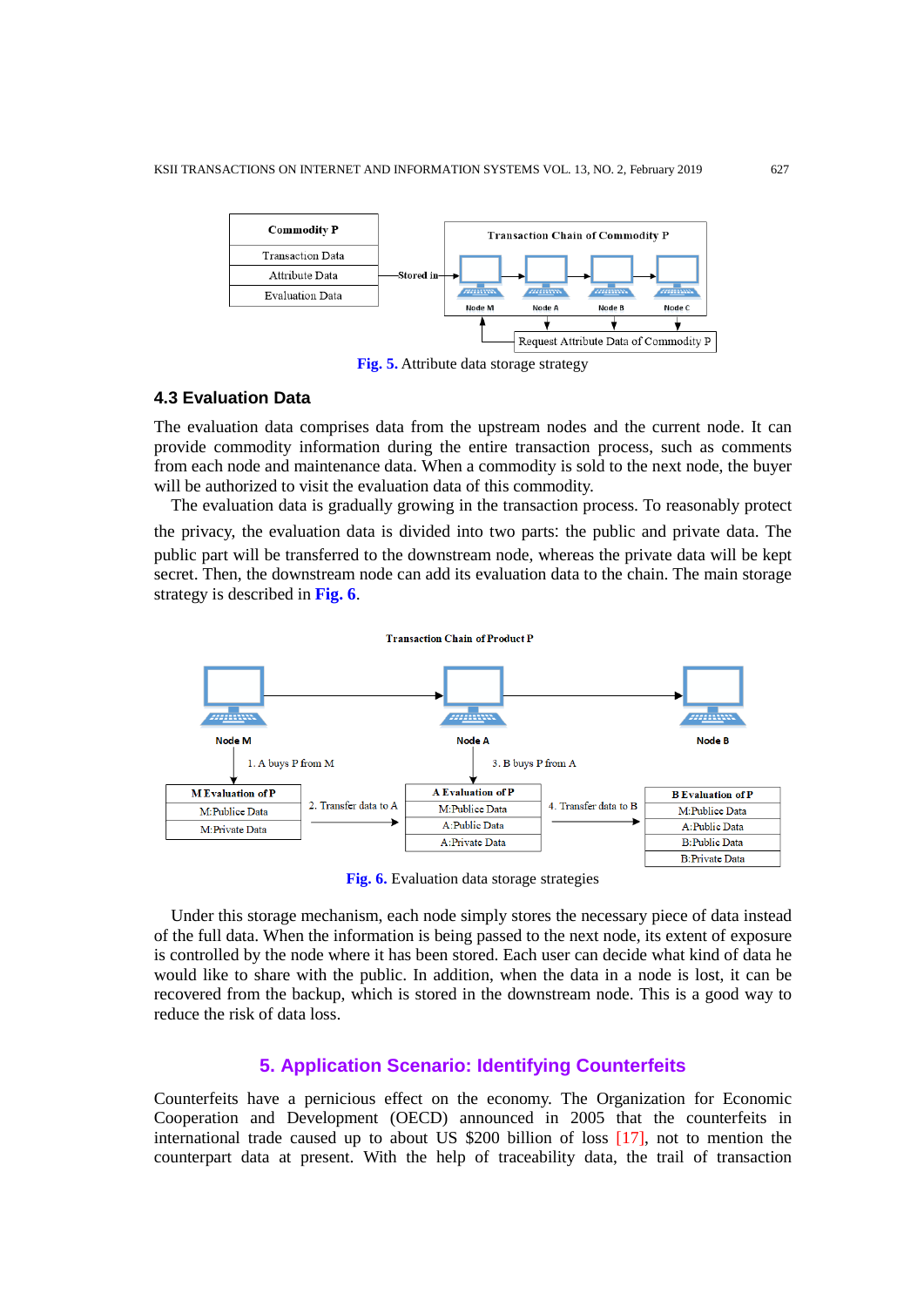processes can be easily obtained, which can be applied in second-hand markets. For example, this blockchain method is an ideal way to identify whether a commodity is a counterfeit by analyzing the traceability data. It can easily detect the trick in which manufacturers attach famous brand logos to their commodities in order to benefit from the brand's influence while selling unauthorized replicas. Joseph et al. [18] have proposed a detection and reputation system on fake commodities for e-commerce, which is a centralized management system. His research presents a system that could effectively prevent consumers from being cheated when they trade in second-hand markets. Furthermore, it helps store the data in a more appropriate way.

Counterfeit manufacturers always attach their counterfeits to some legitimate manufacturers by modifying the commodity information. In this way, they successfully mix the fake product with the genuine. In fact, most counterfeits are produced by local small workshops and are illegal copies of famous brand commodities, and sell well in Thailand [19]. No matter where the sales venue is—a mall kiosk, a street vendor's stall, a flea market, or the Internet—it is not hard to find manufacturers who produce counterfeit luxury goods [20].

The situation can be optimized using this system. A consumer can trace the transaction chain back to the original block, which provides the original information of the commodity. In this way, he could check the manufacturer information to identify whether his purchased commodity is a counterfeit.



**Fig. 7.** The abstraction of transaction data in transaction chain

**Fig. 7** extracts the transaction data in a complete chain and forms a transaction chain. If someone has produced a counterfeit and intends to pass it off as a certificated commodity from manufacturer M to customer A, he must add his information in different nodes of the entire transaction chains of this commodity simultaneously. However, if the data is modified when the system is inactive, the modification will be reverted immediately. In this chain, both the downstream node of manufacturer M and the upstream node of consumer B are considered to be node A. Therefore, a counterfeiter has no way to modify its upstream node and downstream node as well as all related nodes that point to the target node at the same time.

### **6. Performance Analysis**

To analyze the performance when adopting storage strategies, we compared this system with two other systems in terms of the storage space and response time. One of the control systems is a traditional centralized system [3] and the other is a distributed system based on the blockchain without an optimized storage strategy [13]. The architectural differences among the three systems are shown in **Fig. 8**.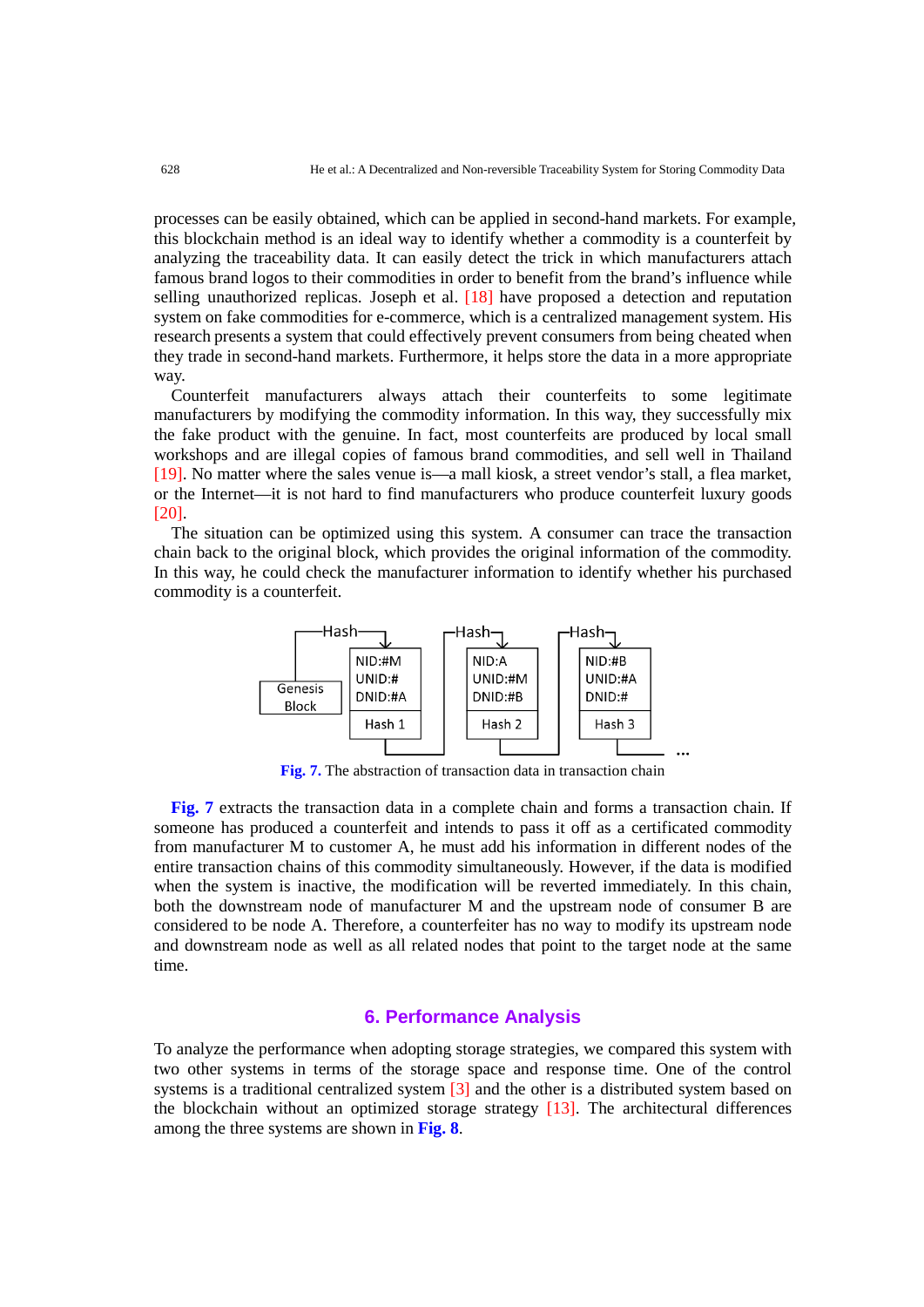

The traditional centralized system is generally composed of a small number of central database servers, which depend on the configuration of the administrator. With the continuous increase in the scale of the network, the service requirements are also increasing. These central servers are required to back up and manage large amounts of data. In order to maintain the service quality, they should keep responding quickly, even if there exists a large number of query requests.

The traditional distributed system based on the blockchain stores a copy of the entire transaction record in each user node. With the increase in the amount of transaction data, every node in the network is supposed to update data, causing a large amount of network overhead.

The optimized distributed system proposed in this paper is based on the transaction chain. In this system, each node only stores the relevant transaction data. With the increase in the number of transactions, the increment of data in each node could be controlled to a small scale.

In order to simulate the actual trading relationships, we use real transaction data to form a trading network. In the initial phase of the experiment, 400 blocks of the blockchain were obtained from a publicly available blockchain data website (https://blockchain.info/), containing 1,321,946 transaction records from different accounts. Through the analysis of trading relationships, we obtained 583,495 trading relationship data points. **Table 3** shows the number of different kinds of transaction chains in the network.

| <b>Trading chain type</b> | Number of nodes in<br>chain | Number of chains | <b>Percentage</b> |  |
|---------------------------|-----------------------------|------------------|-------------------|--|
| A>B                       |                             | 145,725          | 24.97%            |  |
| C>D>E                     |                             | 392,108          | 67.20%            |  |
| F > G > H > I             | 41,647                      |                  | 7.14%             |  |
| J>K>L>M>N                 |                             | 4,015            | 0.69%             |  |

**Table 3.** Four kinds of chains in a network

In **Table 3**, there are four kinds of chains in this network, and each chain represents the transaction relationship of one commodity among several nodes. In this network, transaction records involve 1,654,437 users and 583,495 commodities. Take the chain of three nodes in the second line of the **Table 3** as an example: a commodity is made by manufacturer C and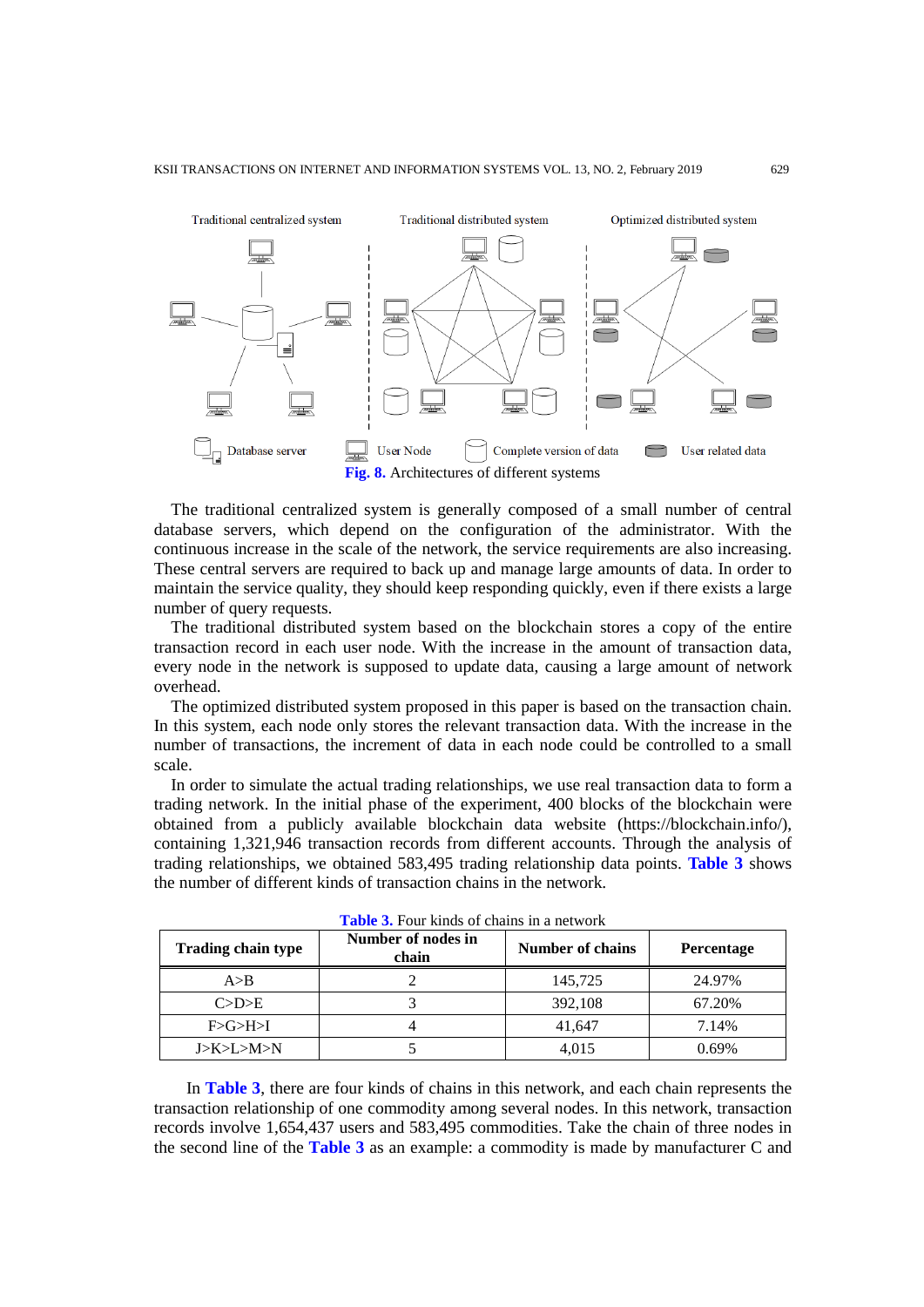then sold to retailer D. Finally, it is a possession of customer E. Under this situation with our optimized storage strategies, the attribute data is only stored in node C, because the attribute data is stored by manufacturers. On the other hand, the transaction data is synchronized between users C, D, and E, meaning that their data is consistent. Moreover, the amount of evaluation data increases gradually in the process of the transaction.

## **6.1 Storage Space**

In the traditional centralized system without storage optimization, the central server must store all kinds of commodity data, which puts too much pressure on this node. In our system, the main data is scattered to every user. Therefore, each node faces less pressure on average. This experiment measures the trend of storage space when transactions increase from one chain to hundreds of thousands of chains. A chain represents a commodity, which means that this experiment regards the increase in commodities as an independent variable. **Fig. 9** tells us how much the storage pressure will be reduced in a single node.





Each node in the traditional centralized and distributed system stores the entire transaction data. When the number of chains increases, the storage pressure increases linearly. As time goes by, the rapid expansion and growth in data will greatly increase the burden and risk on the overall system. Each node in the optimized distributed system just stores their own transaction chains. It can be seen from **Fig. 9 (a)** that the storage space in this system performs well and the cost will be stable and less than 800 bytes after the network contains 20 chains, from **Fig. 9 (b)**.

To represent the impact of our optimized strategy, which has been introduced from Section 4.1 to 4.3, we conduct another experiment to compare this strategy with the traditional strategy in our system. **Fig. 10** shows the trend of total data sizes in all nodes under different storage strategies.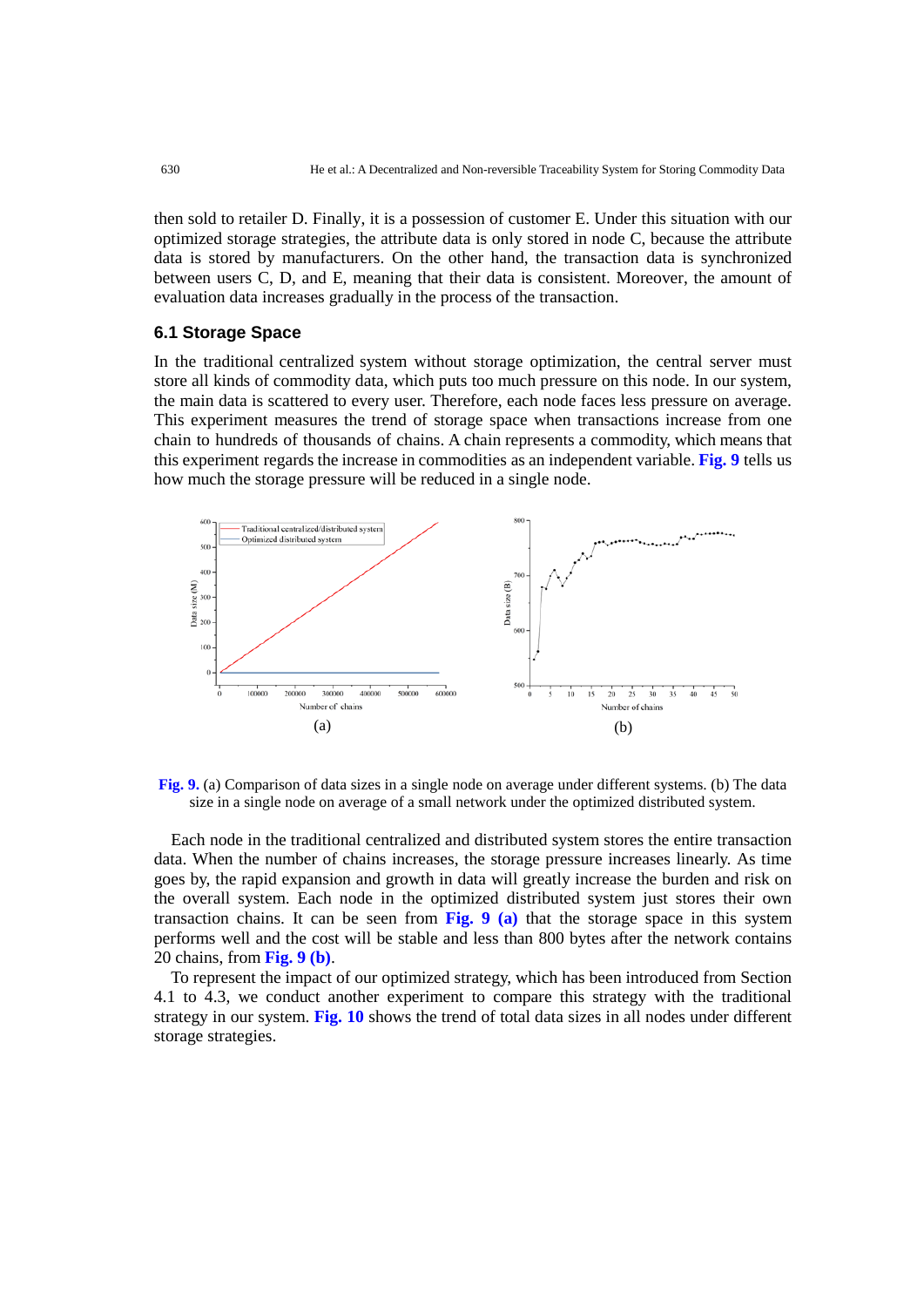

**Fig. 10.** Comparison of total data sizes under different storage strategies in our system

In the optimized storage strategy, the attribute data is only stored by manufacturers' nodes. The transaction data will constantly expand and grow. In this system, each node only stores its related transaction data, including the commodities bought and sold. Meanwhile, each node stores the public evaluation data from its upstream nodes, which spares the storage space for private data. Therefore, these three kinds of data all benefit from the optimized storage strategies. Compared with the system without storage optimization, the amount of data is greatly reduced by about 50% to 60% in a single chain.

In order to make a clearer comparison of the storage performance of the three architectures, we use **Table 4** to describe them.

| $\blacksquare$                           |                                                 |                                                 |                                        |  |  |
|------------------------------------------|-------------------------------------------------|-------------------------------------------------|----------------------------------------|--|--|
| <b>Attribute</b>                         | <b>Traditional</b><br><b>Centralized System</b> | <b>Traditional</b><br><b>Distributed System</b> | Optimized<br><b>Distributed System</b> |  |  |
| Number of Nodes                          | Depend on the<br>administrator                  | Number of users                                 | Number of users                        |  |  |
| Data Growth Rate                         | Linear Growth                                   | <b>Exponential Growth</b>                       | Linear Growth                          |  |  |
| Storage Pressure of<br>the Whole Network | Middle<br>High                                  |                                                 | Low                                    |  |  |
| Storage Pressure of<br>a Single Node     | High                                            | High                                            | Low                                    |  |  |

**Table 4.** Attributes of systems

#### **6.2 Response Time**

Compared with the traditional centralized system, this system could bring an obvious improvement in response time. When querying the transaction data, the network cost and query cost are the main factors affecting the performance. In a central server, every query action will bring both a network and query cost. Furthermore, its query should be executed among all kinds of data. However, in this system, transaction data could be realized locally in a small scale, saving transmission time on the Internet. Compared with the traditional distributed system based on the blockchain, network cost will be needed when users need attribute data in this system. However, queries in the smaller dataset will make up for the performance loss.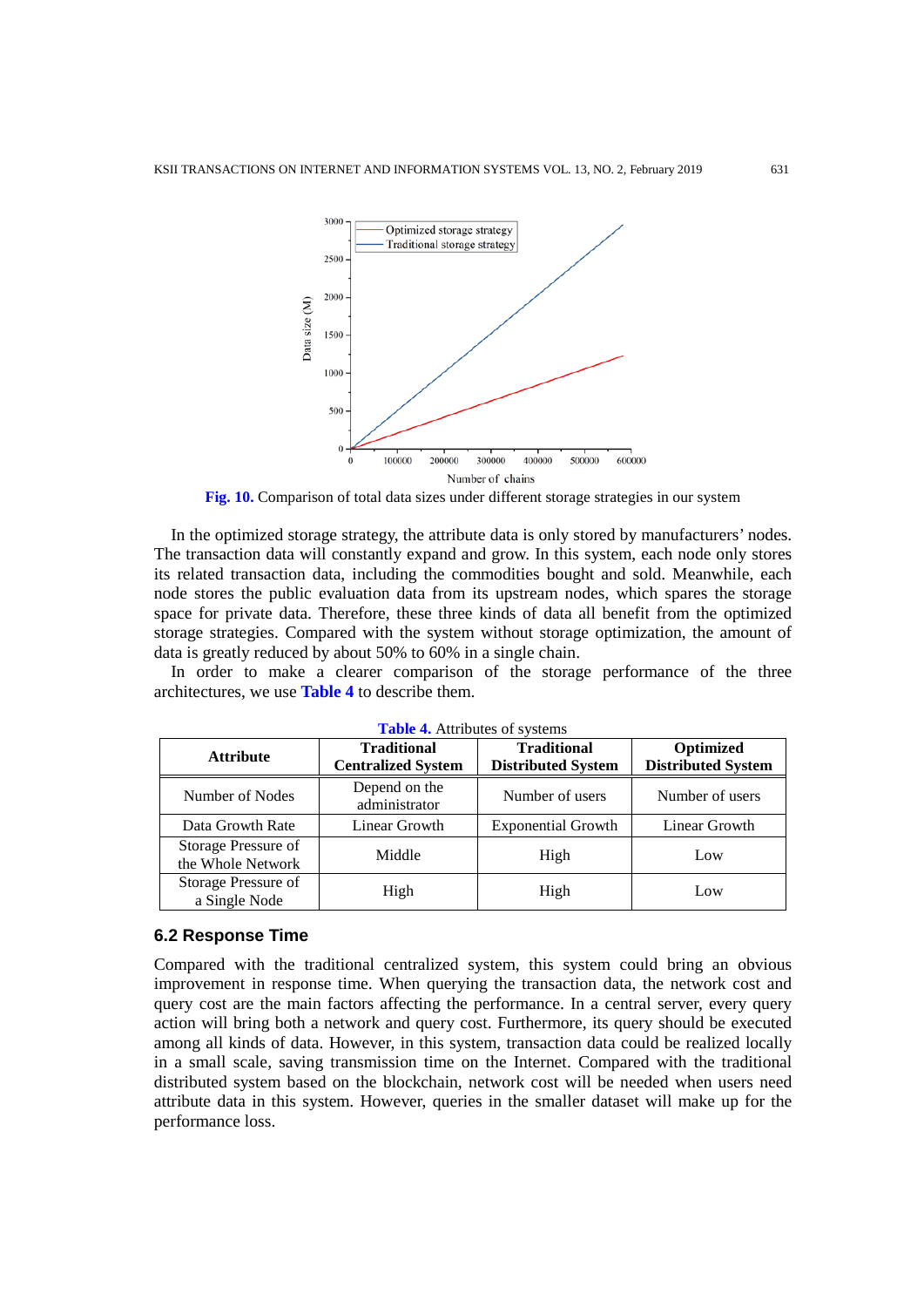In order to represent the advantages in terms of query time, considering the difficulty of objective query response measurement in the complex network environment, we use the symbols Q and N to represent the time cost of one query and one network transmission in the centralized system, respectively. Considering that the local query time is much less than the query time of the central server, it is more believable that  $Q1 > Q2 \approx Q3$ .

| <b>Time</b><br>Cost | <b>Attribute Data</b>               |                                     |                            | <b>Other Data</b>                   |                                     |                            |
|---------------------|-------------------------------------|-------------------------------------|----------------------------|-------------------------------------|-------------------------------------|----------------------------|
|                     | <b>Centralized</b><br><b>System</b> | <b>Distributed</b><br><b>System</b> | Optimized<br><b>System</b> | <b>Centralized</b><br><b>System</b> | <b>Distributed</b><br><b>System</b> | Optimized<br><b>System</b> |
| Query               | Ql                                  | Q2                                  | Q3                         | O1                                  | Q2                                  | Q3                         |
| <b>Network</b>      | 2N                                  |                                     | 2N                         | 2N                                  |                                     |                            |
| Total               | $O1+2N$                             | Q2                                  | $Q3+2N$                    | $Q1+2N$                             | O2                                  | Q3                         |

**Table 5.** Time cost of systems

**Table 5** shows the comparison of the response time in different systems, and it can be concluded that the optimized system has better performance than the traditional centralized system in various queries. Compared with the distributed system, they have a similar performance. From the above analysis, Q1 is much greater than Q3 because Q1 is the result of a query in a larger amount of data. In terms of the attribute data, the result is more obvious.

## **7. Conclusion and Future Work**

There exist several problems in traditional centralized traceability systems, such as threats from malicious data attackers and administrators. Furthermore, they are not used to store the entire commodity data. Even when storing the entire data in a central server, when the storage space is gradually filled, the query efficiency and storage cost will be impacted greatly. To solve these problems, this paper introduces a decentralized and non-reversible traceability system for commodity transaction. By referring to the mechanism of the blockchain, we store the commodity data by distribution in users' devices to realize the decentralization of this system. With the optimized storage strategies, storing data in the form of chain, this system could be non-reversible. In addition, the architecture could effectively reduce the storage pressure and response time.

However, there exist some unsolved questions. The system has not been fully realized. Although we have tested and analyzed its storage space and response time, its transaction time, time delay, and throughput still need to be verified. As a traceability system, the privacy of commodity data is another essential task. The open characteristic of the blockchain would cause problems with the protection of privacy. To solve this, some privacy strategies should be researched and utilized.

### **References**

[1] Monique H. Jansen-Vullers, Christian A. van Dorp, and Adrie J.M. Beulens, "Managing traceability information in manufacture," *International journal of information management*, vol. 23, no. 5, pp. 395-413, October, 2003. [Article \(CrossRef Link\)](https://doi.org/10.1016/S0268-4012(03)00066-5)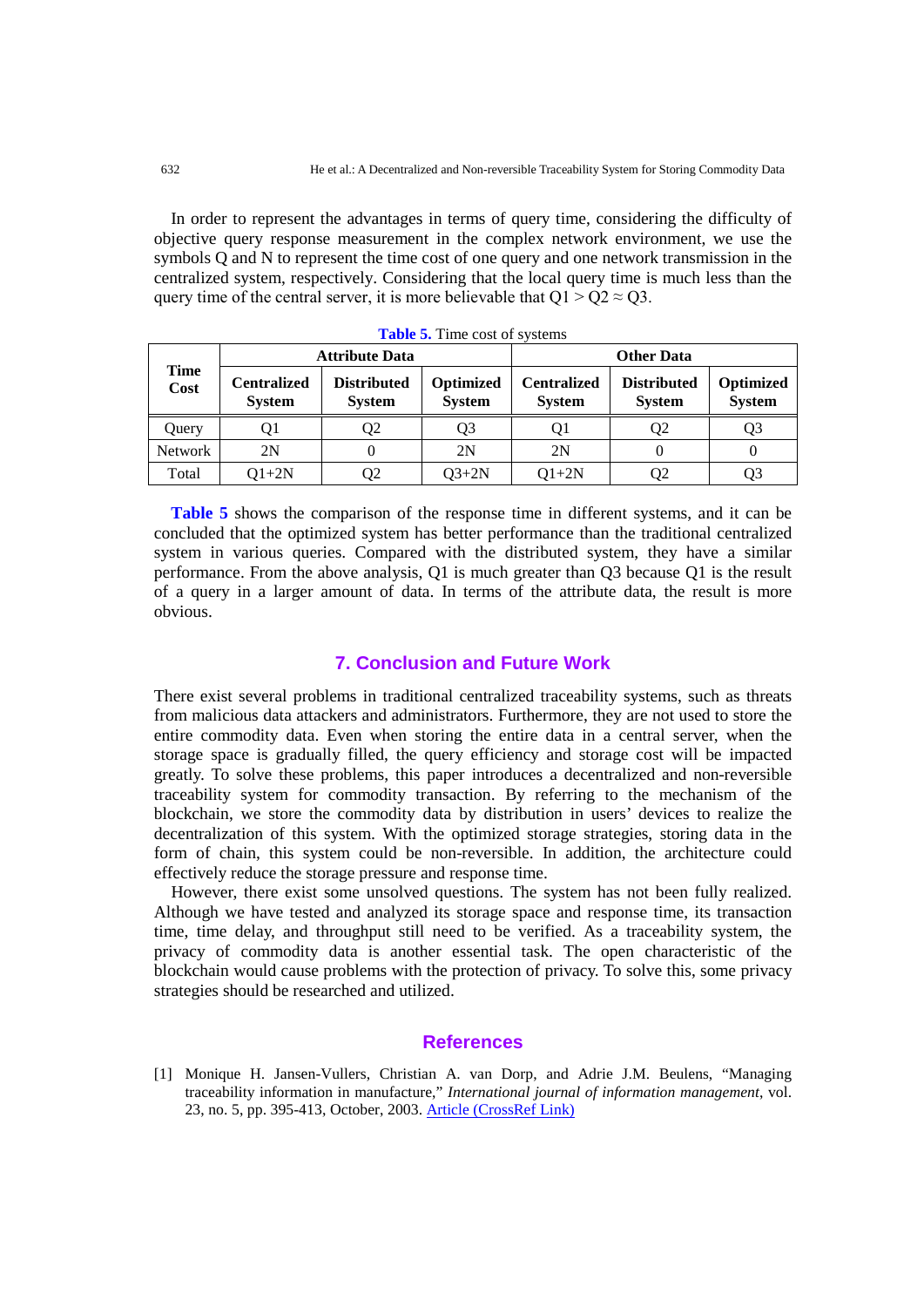- [2] Fabrizio Dabbene, and Paolo Gay, "Food traceability systems: Performance evaluation and optimization," *Computers and Electronics in Agriculture*, vol. 75, no. 1, pp. 139-146, January, 2011. [Article \(CrossRef Link\)](https://doi.org/10.1016/j.compag.2010.10.009)
- [3] Ruey-Shun Chen, C. C. Chen, K. C. Yeh, Y. C. Chen, and C. W. Kuo, "Using RFID technology in food produce traceability," *WSEAS Transactions on information science and applications*, vol. 5, no. 11, pp. 1551-1560, November, 2008. [Article \(CrossRef Link\)](https://dl.acm.org/citation.cfm?id=1562410)
- [4] Laslo Tarjan, Ivana Šenk, Srdjan Tegeltija, Stevan Stankovski, and Gordana Ostojic, G., "A readability analysis for QR code application in a traceability system," *Computers and Electronics in Agriculture*, vol. 109, pp. 1-11, November, 2014. [Article \(CrossRef Link\)](https://doi.org/10.1016/j.compag.2014.08.015)
- [5] Henry M. Kim, Mark S. Fox, and Michael Gruninger, "An ontology of quality for enterprise modelling," in *Proc. of Enabling Technologies: Infrastructure for Collaborative Enterprises, 1995, Proceedings of the Fourth Workshop on. IEEE*, pp. 105-116, January, 1995. [Article \(CrossRef Link\)](https://ieeexplore.ieee.org/abstract/document/484554/)
- [6] Dimitris Folinas, Ioannis Manikas, and Basil Manos, "Traceability data management for food chains," *British Food Journal*, vol. 108, no. 8, pp. 622-633, November, 2006. [Article \(CrossRef Link\)](https://doi.org/10.1108/00070700610682319)
- [7] Alessio Bechini, Mario G.C.A. Cimino, Francesco Marcelloni, and Andrea Tomasi, "Patterns and technologies for enabling supply chain traceability through collaborative e-business," *Information & Software Technology*, vol. 50, no. 4, pp. 342-359, March, 2008. [Article \(CrossRef Link\)](https://doi.org/10.1016/j.infsof.2007.02.017)
- [8] Luis Ruiz-Garciaa, G. Steinbergerb, and M. Rothmund, "A model and prototype implementation for tracking and tracing agricultural batch products along the food chain," *Food Control*, vol. 21, no. 2, pp. 112-121, February, 2010. [Article \(CrossRef Link\)](https://doi.org/10.1016/j.foodcont.2008.12.003)
- [9] Teresa Pizzuti, and Giovanni Mirabelli , "The Global Track&Trace System for food: General framework and functioning principles," *Journal of Food Engineering*, vol. 159, pp. 16-35, August, 2015. [Article \(CrossRef Link\)](https://doi.org/10.1016/j.jfoodeng.2015.03.001)
- [10] P. Bernardi, C. Demartini, F. Gandino, B. Montrucchio, M. Rebaudengo, and E.R. Sanchez, "Agri-Food Traceability Management using a RFID System with Privacy Protection," in *Proc. of Advanced Information Networking and Applications, 2007. AINA'07. 21st International Conference on. IEEE*, pp. 68-75, May, 2007. [Article \(CrossRef Link\)](https://ieeexplore.ieee.org/abstract/document/4220878/)
- [11] Satoshi Nakamoto, "Bitcoin: A peer-to-peer electronic cash system," *available: https://bitcoin.org/bitcoin.pdf*, 2009. [Article \(CrossRef Link\)](https://bitcoin.org/bitcoin.pdf)
- [12] Saveen A. Abeyratne, and Radmehr P. Monfared, "Blockchain ready manufacturing supply chain using distributed ledger," *International Jour-nal of Research in Engineering and Technology*, vol. 5, no. 9, pp. 1-10, September, 2016. [Article \(CrossRef Link\)](https://dspace.lboro.ac.uk/dspace-jspui/handle/2134/22625)
- [13] Feng Tian, "An agri-food supply chain traceability system for China based on RFID & blockchain technology," *Service Systems and Service Management (ICSSSM),* in *Proc. of 2016 13th International Conference on. IEEE*, pp. 1-6, June, 2016. [Article \(CrossRef Link\)](https://ieeexplore.ieee.org/abstract/document/7538424/)
- [14] Brendan Benshoof, Andrew Rosen, and Anu G. Bourgeois, "Distributed Decentralized Domain Name Service," in *Proc. of 2016 IEEE International Parallel and Distributed Processing Symposium Workshops (IPDPSW). IEEE*, pp. 1279-1287, May, 2016. [Article \(CrossRef Link\)](https://ieeexplore.ieee.org/abstract/document/7530014/)
- [15] Guy Zyskind, Oz Nathan, and Alex 'Sandy' Pentland, "Decentralizing Privacy: Using Blockchain to Protect Personal Data," in *Proc. of Security and Privacy Workshops (SPW), 2015 IEEE. IEEE*, pp. 180-184, May, 2015. [Article \(CrossRef Link\)](https://ieeexplore.ieee.org/abstract/document/7163223/)
- [16] Haoyan Wu, "A Distributed Blockchain Ledger for Supply Chain," *Doctoral dissertation, Purdue University*, August, 2017. [Article \(CrossRef Link\)](https://scholarworks.iupui.edu/handle/1805/13602)
- [17] Danny Scorpecci, "The economic impact of counterfeiting and piracy," in *Proc. of Presentation at the conference 'Transatlantic IP Collaboration'on April*, vol. 27, 2009. [Article \(CrossRef Link\)](http://ipr-policy.eu/media/pts/1/04_Scorpecci,_The_Economic_Impact_of_Counterfeiting_and_Piracy.pdf)
- [18] Ayana Joseph, Divya V R, and Linda Sara Mathew, "Fake Product Detection and Reputation System for E-commerce," *International Journal of Scientific Research in Science, Engineering and Technology*, vol. 2, no. 3, pp. 300-304, May, 2016. [Article \(CrossRef Link\)](http://ijsrset.com/paper/1390.pdf)